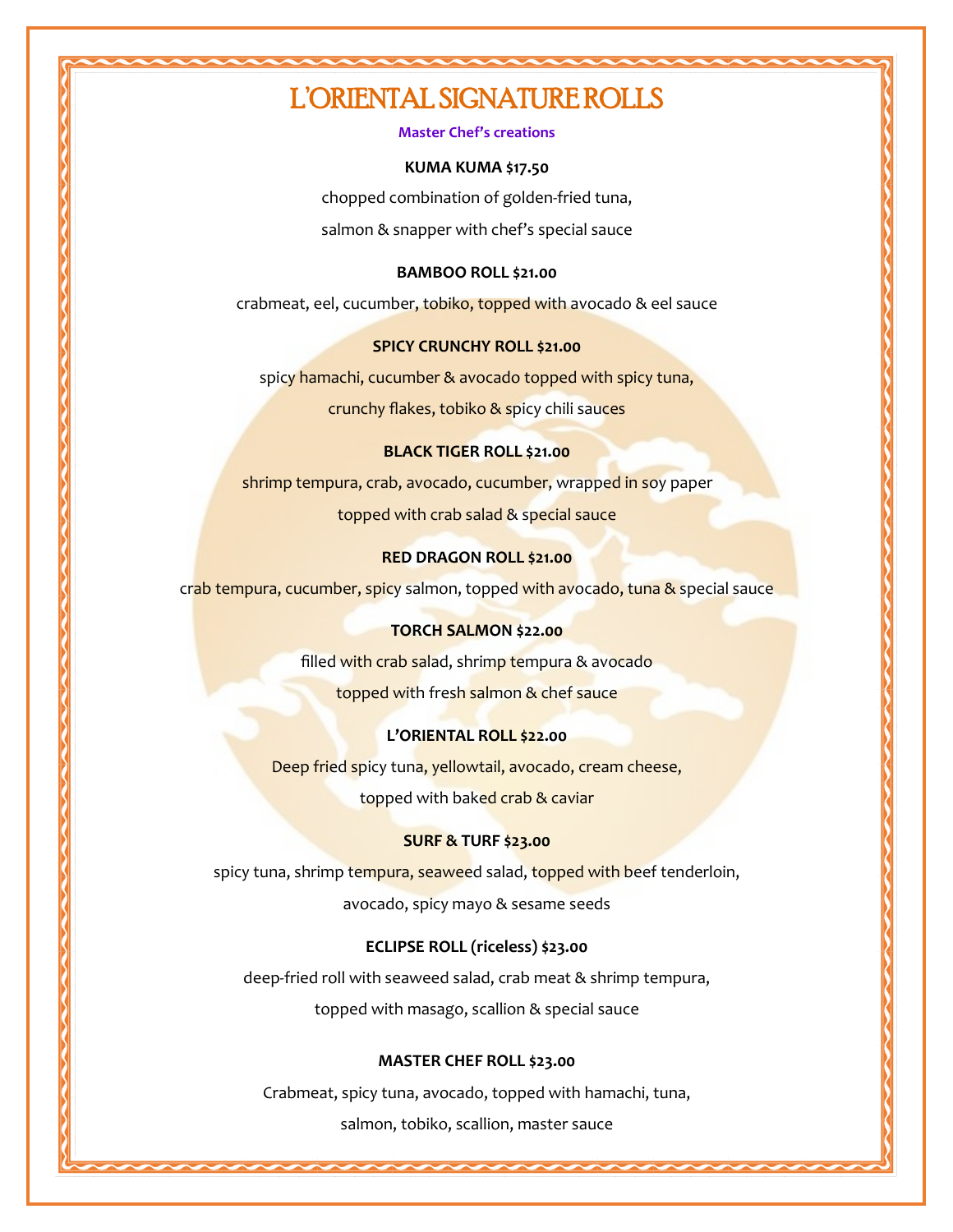|                          | <b>NIGIRI</b>       | <b>SASHIMI</b>      |
|--------------------------|---------------------|---------------------|
|                          | (2 <sub>pcs</sub> ) | (5 <sub>pcs</sub> ) |
| Mackerel (saba)          | \$9.00              | \$10.50             |
| Shrimp (ebi)             | \$9.00              | \$10.50             |
| Crab (kani)              | \$9.00              | \$10.50             |
| Wahoo (sawara)           | \$9.00              | \$10.50             |
| Tuna (maguro)            | \$9.50              | \$10.50             |
| Octopus (tako)           | \$9.00              | \$10.50             |
| <b>Red Snapper (tai)</b> | \$9.00              | \$10.50             |
| Salmon (sake)            | \$9.00              | \$10.50             |
| Eel (unagi)              | \$9.50              | \$10.50             |
| Yellowtail (hamachi)     | \$9.50              | \$10.50             |
| Salmon Roe (ikura)       | \$10.50             | \$11.50             |

**SUSHI** 

NORIMAKI (Rolls 8pcs) \$10.25 or TEMAKI (Cone 1 pc) \$10.25

**CALIFORNIA** Crab, Avocado, Cucumber

**BERMUDIAN** Spicy Tuna, Scallion

**ALASKA** Salmon

**AMERICAN DREAM** Yellowtail, Scallion

**BAHAMA** Shrimp Tempura

**SPIDER** Soft-shell Crab Tempura

**TOKYO** Smoked Eel, Cucumber, Crab Salad



# APPETIZERS

**VEGETABLE SPRING ROLL \$13.00** Or **CRISPY CRAB SPRING ROLL \$15.00** peanut sauce | 2 pcs

**CHICKEN SATAY \$16.75** skewered chicken, cucumber, peanut sauce

**POT STICKER \$17.50** minced pork & vegetable filling, soy/black vinegar

> **FRIED SHRIMP DUMPLING \$17.75** sweet chili sauce

## **COMBINATION PLATTER \$25.75** Spring rolls, chicken satay, shrimp tempura, pot stickers

**EDAMAME \$8.00** steamed soy beans | Spicy (Optional)

**BLUE POINT OYSTER \$6.75/each**

**OYSTER AND SAKE SHOT \$9.50/each** = **Second 2008 30 Second 2009 30 Second 2009 30 Second 30 Second 30 Second 30 Second 30 Second 30 Second 30 Second 30 Second 30 Second 30 Second 30 Second 30 Second 30 Second 30 Second 30** 





# SOI **IP**

**MISO SOUP \$7.50** white soya bean broth, tofu, seaweed & scallions

### **SHANGHAI CHICKEN WANTON SOUP \$12.00**

mushrooms, scallions & tofu

### **TOM YAM SEAFOOD SOUP \$16.50**

lemongrass, straw mushrooms, cherry tomato, red & green onions & shrimp

### **EGG DROP SOUP \$8.50**

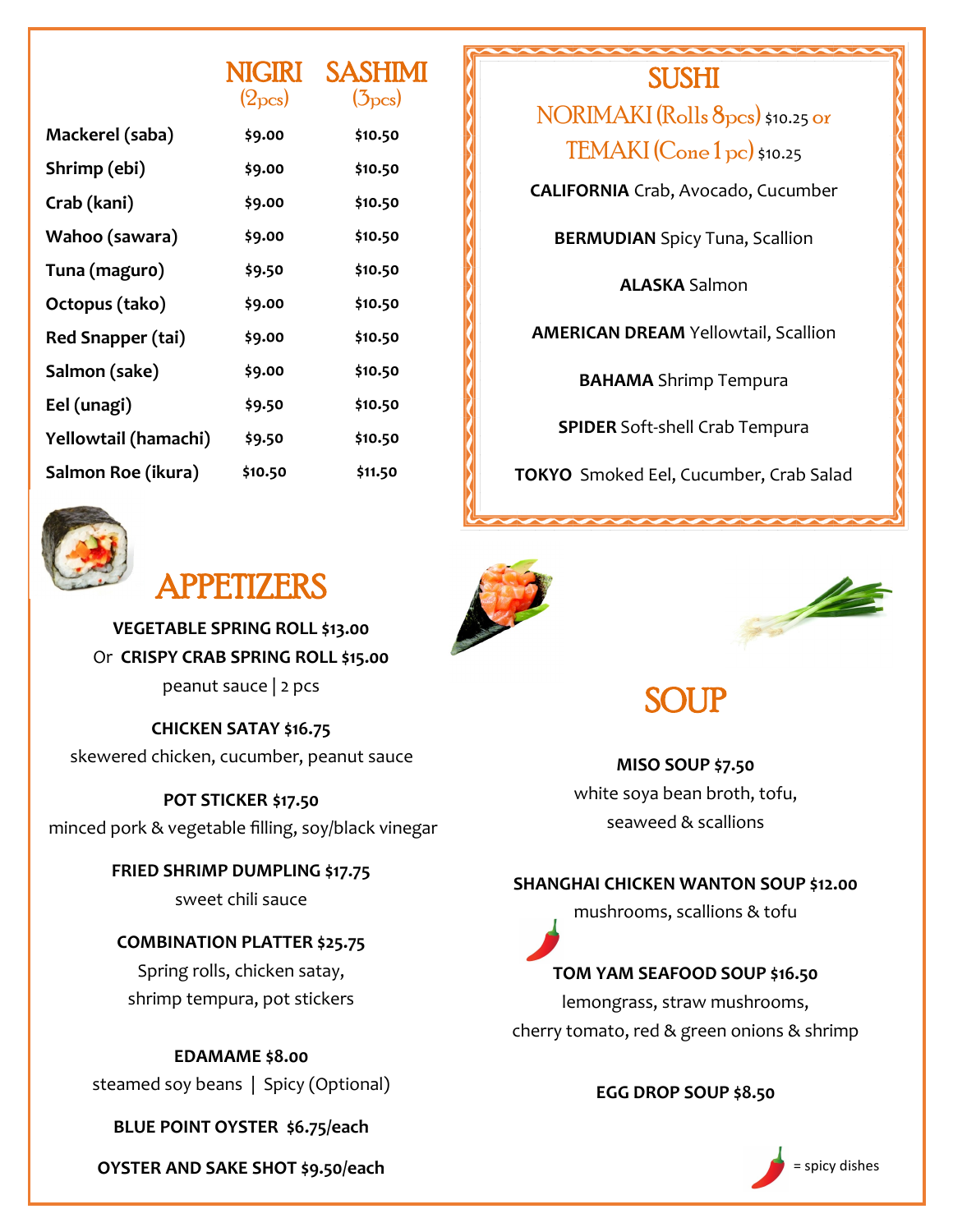# TEMPURA

Vegetable  $(5 pcs)$  \$ 11.50

Chicken \$ 12.50

Jumbo Shrimp & Vegetable \$14.50

Jumbo Shrimp (5pcs) \$16.50

Soft Shell Crab (2 crab) \$17.00

## BOWLS

## **SESAME GREEN SALAD \$16.75**

Romaine Hearts, Cherry Tomato, Cucumber, Edamame, Crispy Wonton Skin, Avocado, served with Sesame Mayo

## **SUMMO BOWL \$25.00**

Seaweed Salad, Tuna, Salmon, Avocado, topped with crunchy flakes and sesame seeds

## **TEPPANYAKI DONBURI \$26.75**

Thinly sliced beef, broccoli, carrots, cabbage, served on a bed of rice



## NOODLES

Choices of:

Beef **\$32.75 |** Shrimp **\$30.75** Chicken **\$28.75** | Vegetables **\$27.75**

### **PAD THAI**

Stir fried rice noodles with egg, bean sprout , scallions, topped with crushed peanuts and lime wedge

### **ORIENTAL NODDLES**

Stir fried rice noodles with mixed vegetables, egg with house sauce

### **CHOW MEIN**

Stir fried egg noodles with mixed vegetables

### **YAKISOBA**

Stir fried Japanese noodles with mixed vegetables, topped with seaweed



# FROM BERMUDA'S ONLY TEPPANYAKI TABLE

### Cooked on a hot flat griddle by our expert Chefs

Served with Teppanyaki Vegetables & Steamed Rice

Specialty Fried Rice (add \$2)

| <b>CHICKEN BREAST</b>          | \$26.75      |
|--------------------------------|--------------|
| <b>PORK LOIN</b>               | \$26.75      |
| <b>SHRIMP</b>                  | \$31.75      |
| <b>SALMON</b>                  | \$30.75      |
| <b>SCALLOPS</b>                | \$33.75      |
| <b>NEW YORK STEAK</b>          | \$37.75      |
| <b>ANY 2 COMBINATION ABOVE</b> | \$39.75      |
| <b>CAB BEEF TENDERLOIN</b>     | \$43.75 $**$ |
| <b>BERMUDA FISH</b>            | \$MKT        |
|                                |              |

 **Catch of the day (ask your server for details)**